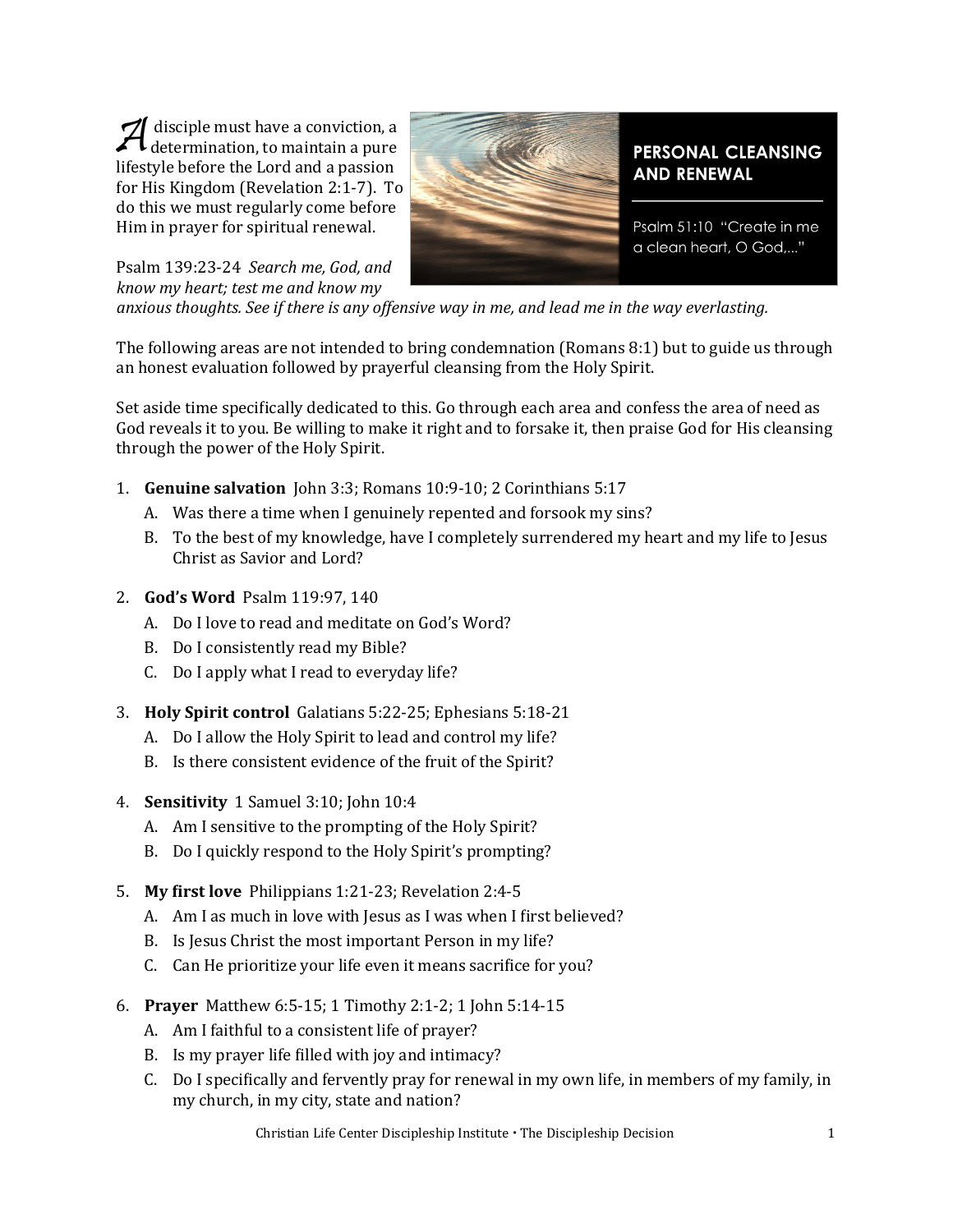- 7. **Submission** 1 Samuel 15:22; Hebrews 13:17
	- A. Do I consistently obey God?
	- B. Do I genuinely obey human authorities that God has placed over my life?
- 8. **Sacrifice** Proverbs 11:25; Malachi 3:10-12; Hebrews 13:6; Philippians 3:7-8
	- A. Am I a giving person?
	- B. Am I willing to sacrifice whatever it may take to see a move of the Spirit of God in my life and in the church?
- 9. **Humility** Isaiah 57:15, 66:2b; Matthew 23:12; Colossians 3:12; Philippians 2:5-11; 1 Peter 5:6
	- A. Am I quick to admit I am wrong?
	- B. Do I rejoice when others receive praise even though my accomplishments may go unnoticed?
- 10. **A pure heart** Matthew 5:8; 2 Corinthians 7:9-10; 1 John 1:5-10
	- A. Do I keep "short accounts" with God?
	- B. Do I consistently search my heart for hidden issues that displease God?
	- C. Is repentance (a change of thinking with a corresponding change of lifestyle) a part of my life?
- 11. **Moral purity** Matthew 5:27-30; 2 Corinthians 10:3; Ephesians 5:3-5
	- A. Do I aggressively keep my mind and my spirit free from input that stimulates immoral fantasizing?
	- B. Is my lifestyle pure and above reproach (not able to be accused)?
	- C. Am I accountable to someone who can correct me?
- 12. **Forgiveness** Matthew 6:14; Mark 11:25; Acts 24:16;
	- Colossians 3:12-14
	- A. Am I harboring resentment, unforgiveness or bitterness toward anyone?
	- B. Am I quick to forgive?
	- C. Am I willing to release offenses and be reconciled to God and the person with whom I am offended?

## 13. **Motives** Matthew 6:16-18, 10:28; Acts 5:29; Proverbs 21:2

- A. Am I more concerned with how God thinks of me than what others think?
- B. Do live a life of integrity? Is my public life the same as my private life?
- C. Do I love and serve God and His people unconditionally?

## 14. **Values** Proverbs 6:16-19; Ephesians 5:16

- A. Do I love what God loves and hate what God hates?
- B. Are my affections fixed on eternal values?
- C. Do internally pursue worldly possessions.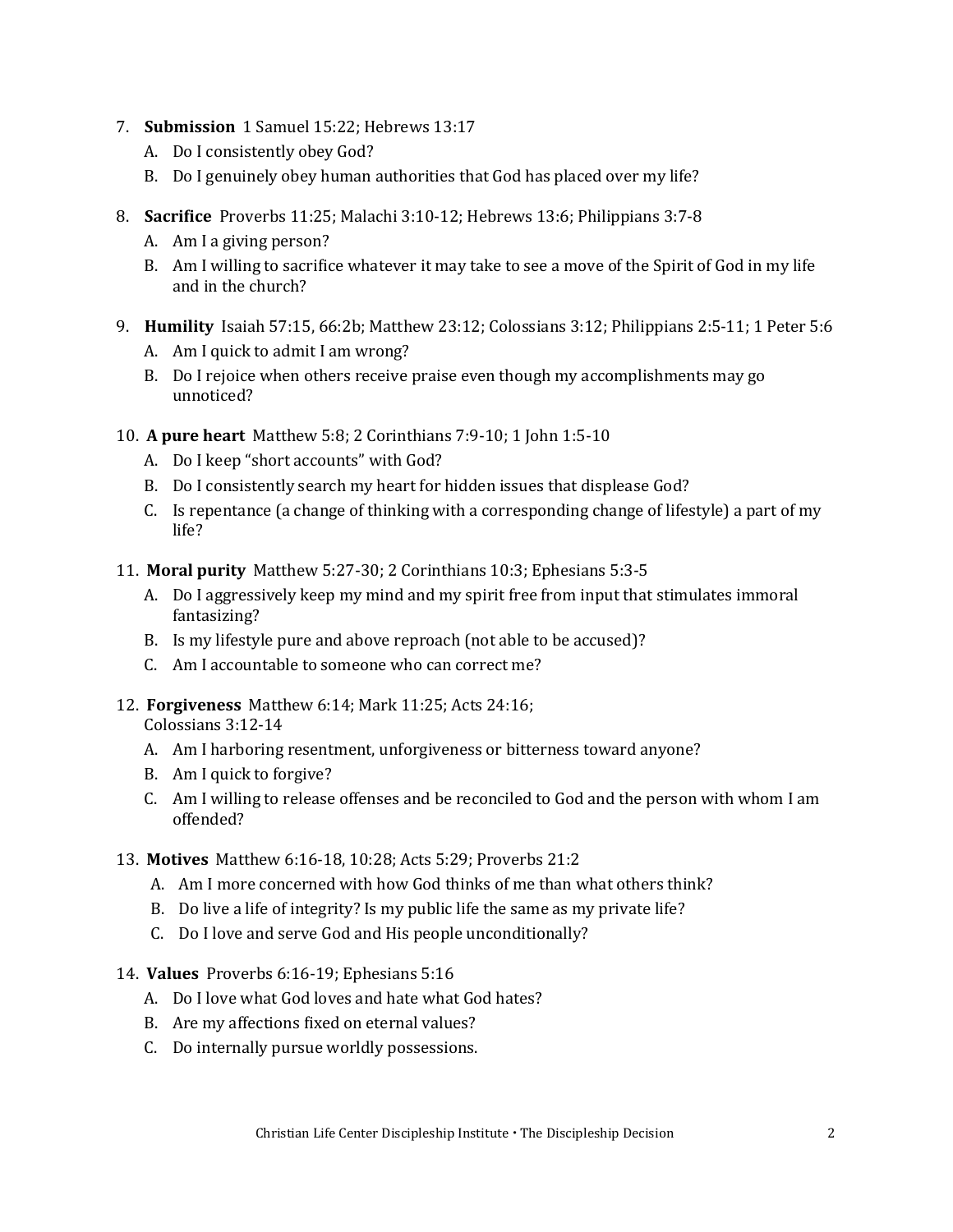- 15. **Priorities** Exodus 20:3; Matthew 6:31-34, 22:37-38
	- A. Are the things which are important to God important to me?
	- B. Does my schedule, spending, etc. reveal that God is first in my life?
	- C. Are key relationships in life more important than tasks, success, etc.?
	- D. Am I consistently in a mentoring relationship (a "Paul," "Barnabas," and a "Timothy")?
- 16. **Family** Joshua 24:15; Ephesians 5:25-28, 6:4; 1 Peter 3:7
	- A. Am I sensitive to my spouse and do I respond to his or her needs?
	- B. Do I model Godly, eternal values to my children?
	- C. Is my family a trust from God?
- 17. **Evangelism** 2 Corinthians 5:20; Matthew 28:18-20; Acts 1:8
	- A. Do I have a burden for people who do not know Christ?
	- B. Am I reaching out to the lost with the good news of salvation in Jesus Christ?
	- C. Am I discipling (mentoring) others to follow after Christ?
- 18. **Eternity** Psalm 39:4; Psalm 90:12; Matthew 25:20-23; Romans 14:8; Philippians 1:21
	- A. Do I view my eternity with anticipation and joy or with fear?
	- B. Am I ready (relationally, emotionally, and spiritually) to step into Glory today?

## **QUESTIONS**

- 1. As a disciple my entire being is to be open to Christ. Are there areas in my life where God's absolute Lordship may not yet be a reality? List the areas that the Holy Spirit is highlighting? (Write the number and letter)
- 2. What steps must I take to open those areas in submission to His Lordship?